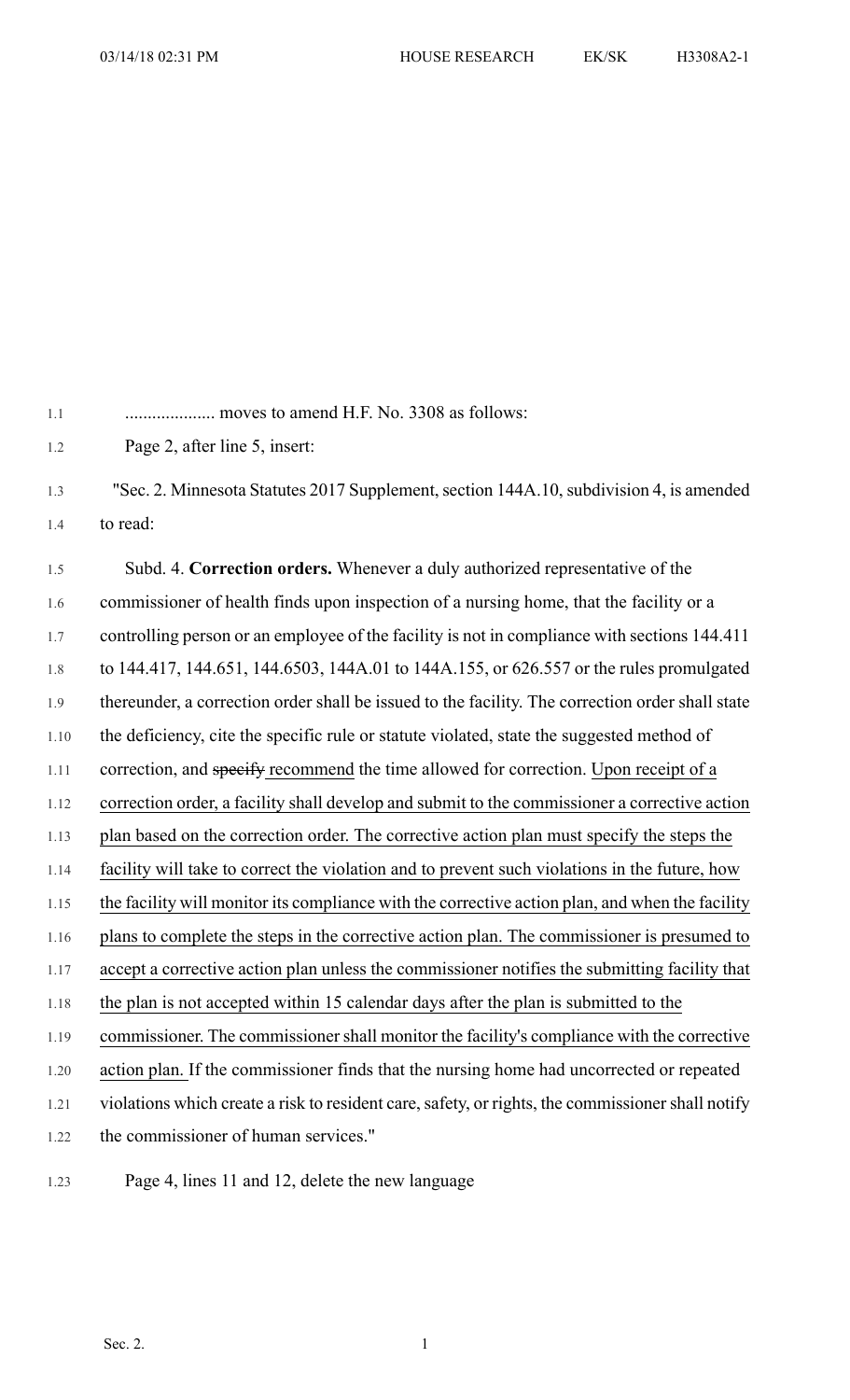## 2.1 Page 6, after line 19, insert:

2.2 "Sec. .... Minnesota Statutes 2016, section 144A.474, subdivision 8, is amended to read:

2.3 Subd. 8. **Correction orders.** (a) A correction order may be issued whenever the 2.4 commissioner finds upon survey or during a complaint investigation that a home care 2.5 provider, a managerial official, or an employee of the provider is not in compliance with 2.6 sections 144A.43 to 144A.482. The correction order shall cite the specific statute and 2.7 document areas of noncompliance and the time allowed for correction.

2.8 (b) The commissionershall mail copies of any correction order to the last known address 2.9 of the home care provider, or electronically scan the correction order and e-mail it to the 2.10 last known home care provider e-mail address, within 30 calendar days after the survey exit 2.11 date. A copy of each correction order and copies of any documentation supplied to the 2.12 commissioner shall be kept on file by the home care provider, and public documents shall 2.13 be made available for viewing by any person upon request. Copies may be kept electronically.

2.14 (c) By the correction order date, the home care provider must document in the provider's 2.15 records any action taken to comply with the correction order. The commissioner may request 2.16 a copy of this documentation and the home care provider's action to respond to the correction 2.17 order in future surveys, upon a complaint investigation, and as otherwise needed develop 2.18 and submit to the commissioner a corrective action plan based on the correction order. The 2.19 corrective action plan must specify the steps the provider will take to comply with the 2.20 correction order and how to prevent noncompliance in the future, how the provider will 2.21 monitor its compliance with the corrective action plan, and when the provider plans to 2.22 complete the steps in the corrective action plan. The commissioner is presumed to accept 2.23 a corrective action plan unless the commissioner notifies the submitting home care provider 2.24 that the plan is not accepted within 15 calendar days after the plan is submitted to the 2.25 commissioner. The commissionershall monitor the provider's compliance with the corrective

## 2.26 action plan.

## 2.27 Sec. .... Minnesota Statutes 2016, section 144A.53, subdivision 1, is amended to read:

2.28 Subdivision 1. **Powers.** The director may:

2.29 (a) Promulgate by rule, pursuant to chapter 14, and within the limits set forth in 2.30 subdivision 2, the methods by which complaints against health facilities, health care 2.31 providers, home care providers, or residential care homes, or administrative agencies are 2.32 to be made, reviewed, investigated, and acted upon; provided, however, that a fee may not 2.33 be charged for filing a complaint.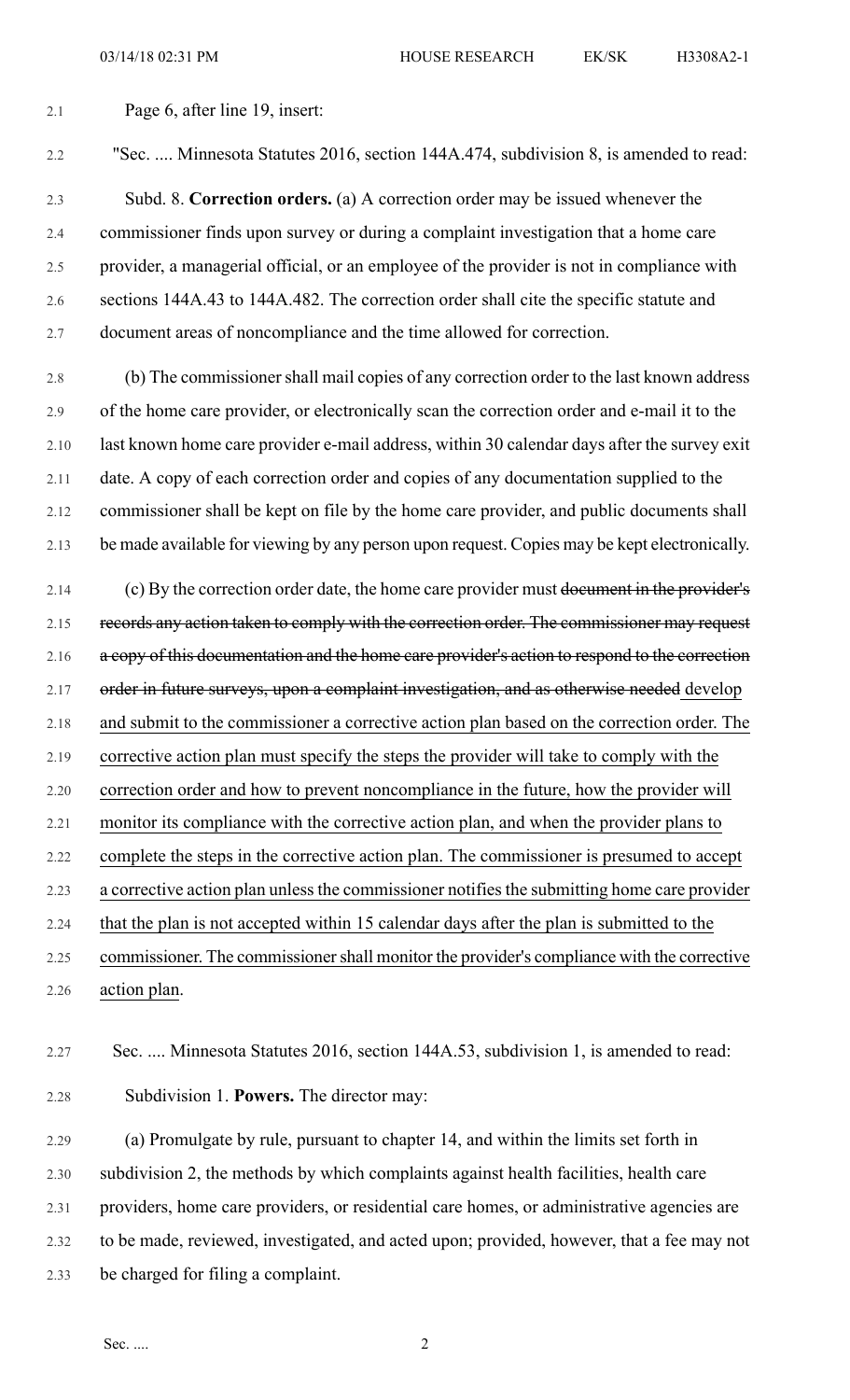3.1 (b) Recommend legislation and changes in rules to the state commissioner of health, 3.2 governor, administrative agencies or the federal government.

3.3 (c) Investigate, upon a complaint or upon initiative of the director, any action or failure 3.4 to act by a health care provider, home care provider, residential care home, or a health 3.5 facility.

3.6 (d) Request and receive access to relevant information, records, incident reports, or 3.7 documents in the possession of an administrative agency, a health care provider, a home 3.8 care provider, a residential care home, or a health facility, and issue investigative subpoenas 3.9 to individuals and facilities for oral information and written information, including privileged 3.10 information which the director deems necessary for the discharge of responsibilities. For 3.11 purposes of investigation and securing information to determine violations, the director 3.12 need not present a release, waiver, or consent of an individual. The identities of patients or 3.13 residents must be kept private as defined by section 13.02, subdivision 12.

3.14 (e) Enter and inspect, at any time, a health facility or residential care home and be 3.15 permitted to interview staff; provided that the director shall not unduly interfere with or 3.16 disturb the provision of care and services within the facility or home or the activities of a 3.17 patient or resident unless the patient or resident consents.

3.18 (f) Issue correction orders and assess civil finesfor all licensing violations or maltreatment 3.19 determinations, including licensing violations or maltreatment determinations identified in 3.20 the appeals or review processfollowing final disposition of a maltreatment report or issuance 3.21 of a citation for a licensing violation. Correction orders shall be issued and civil penalties 3.22 shall be assessed pursuant to section 144.653 or any other law which provides for the issuance 3.23 of correction orders to health facilities or home care provider, or under section 144A.45. A 3.24 facility's or home's refusal to cooperate in providing lawfully requested information may 3.25 also be grounds for a correction order.

3.26 (g) Recommend the certification or decertification of health facilities pursuant to Title 3.27 XVIII or XIX of the United States Social Security Act.

- 3.28 (h) Assist patients or residents of health facilities or residential care homes in the 3.29 enforcement of their rights under Minnesota law.
- 3.30 (i) Work with administrative agencies, health facilities, home care providers, residential 3.31 care homes, and health care providers and organizationsrepresenting consumers on programs 3.32 designed to provide information about health facilities to the public and to health facility 3.33 residents."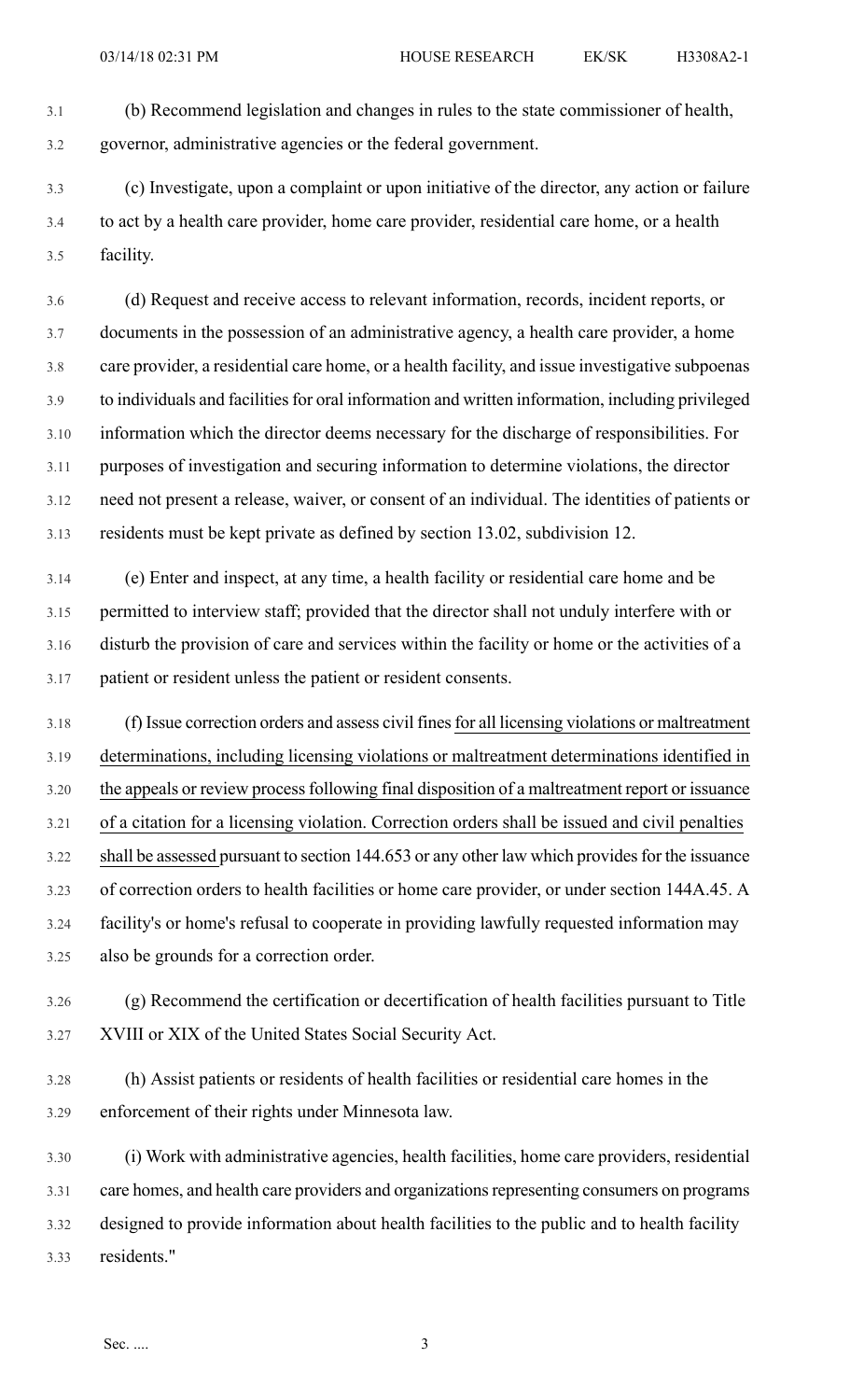4.1 Page 6, after line 33, insert:

4.2 "Sec. .... Minnesota Statutes 2016, section 144A.53, is amended by adding a subdivision 4.3 to read:

4.4 Subd. 6. **Training and operations panel.** (a) The director shall establish a training and 4.5 operations panel within the Office of Health Facility Complaints to examine and make 4.6 recommendations, on an ongoing basis, on continual improvements to the operation of the 4.7 office. The training and operations panel shall be composed of office staff, including 4.8 investigators and intake and triage staff; one or more representatives of the commissioner's 4.9 office; and employees from any other divisions in the Department of Health with relevant 4.10 knowledge or expertise. The training and operations panel may also consult with employees 4.11 from other agencies in state government with relevant knowledge or expertise. 4.12 (b) The training and operations panel shall examine and make recommendations to the 4.13 director and the commissioner regarding introducing or refining office systems, procedures, 4.14 and staff training in order to improve office and staff efficiency; enhance communications 4.15 between the office, health care facilities, home care providers, and residents or clients; and 4.16 provide for appropriate, effective protection for vulnerable adults through rigorous 4.17 investigations and enforcement of laws. Panel duties include but are not limited to: 4.18 (1) developing the office's training processes to adequately prepare and support 4.19 investigators in performing their duties; 4.20 (2) developing clear, consistent internal policies for conducting investigations as required 4.21 by federal law, including policies to ensure staff meet the deadlines in state and federal laws 4.22 for triaging, investigating, and making final dispositions of cases involving maltreatment, 4.23 and procedures for notifying the vulnerable adult, reporter, and facility of any delays in 4.24 investigations; communicating these policies to staff in a clear, timely manner; and 4.25 developing procedures to evaluate and modify these internal policies on an ongoing basis; 4.26 (3) developing and refining quality control measures for the intake and triage processes, 4.27 through such practices as reviewing a random sample of the triage decisions made in case 4.28 reports or auditing a random sample of the case files to ensure the proper information is 4.29 being collected, the files are being properly maintained, and consistent triage and 4.30 investigations determinations are being made; 4.31 (4) developing and maintaining systems and procedures to accurately determine the 4.32 situations in which the office has jurisdiction over a maltreatment allegation;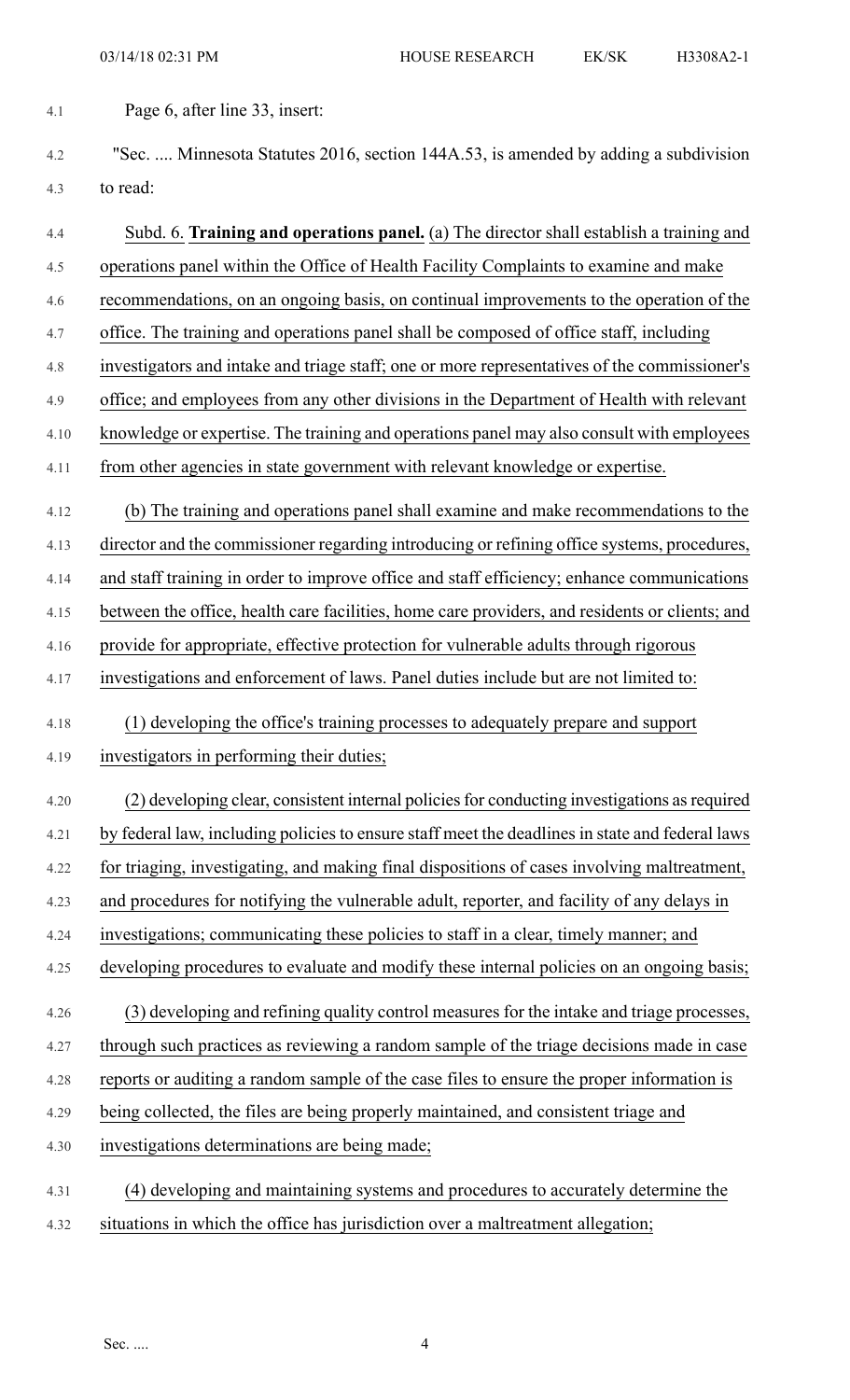| 5.1        | (5) developing and maintaining audit procedures for investigations, to ensure investigators                                                                                      |
|------------|----------------------------------------------------------------------------------------------------------------------------------------------------------------------------------|
| 5.2        | obtain and document information necessary to support decisions;                                                                                                                  |
| 5.3<br>5.4 | (6) developing and maintaining procedures to, following a maltreatment determination,<br>clearly communicate the appeal or review rights of all parties, upon final disposition; |
| 5.5        | (7) continuously upgrading the information on and utility of the office's Web site through                                                                                       |
| 5.6        | such steps as providing clear, detailed information about the appeal or review rights of                                                                                         |
| 5.7        | vulnerable adults, alleged perpetrators, and providers and facilities; and                                                                                                       |
| 5.8        | (8) publishing, in coordination with other areas at the Department of Health and in the                                                                                          |
| 5.9        | manner that does not duplicate information already published by the Department of Health,                                                                                        |
| 5.10       | the public portions of all investigation memoranda prepared by the commissioner of health                                                                                        |
| 5.11       | in the past three years under section 626.557, subdivision 12b, and the public portions of                                                                                       |
| 5.12       | all final orders in the past three years related to licensing violations under this chapter. These                                                                               |
| 5.13       | memoranda and orders must be published in a manner that allows consumers to search                                                                                               |
| 5.14       | memoranda and orders by facility or provider name and by the physical location of the                                                                                            |

5.15 facility or provider.

5.16 Sec. .... Minnesota Statutes 2016, section 626.557, subdivision 5, is amended to read:

5.17 Subd. 5. **Immunity; protection for reporters.** (a) A person who makes a good faith 5.18 report isimmune from any civil or criminal liability that might otherwise result from making 5.19 the report, or from participating in the investigation, or for failure to comply fully with the 5.20 reporting obligation under section 609.234 or 626.557, subdivision 7.

5.21 (b) A person employed by a lead investigative agency or a state licensing agency who 5.22 is conducting or supervising an investigation or enforcing the law in compliance with this 5.23 section or any related rule or provision of law is immune from any civil or criminal liability 5.24 that might otherwise result from the person's actions, if the person is acting in good faith 5.25 and exercising due care.

5.26 (c) A person who knows or has reason to know a report has been made to a common 5.27 entry point and who in good faith participates in an investigation of alleged maltreatment 5.28 isimmune from civil or criminal liability that otherwise might result from making the report, 5.29 or from failure to comply with the reporting obligation or from participating in the 5.30 investigation.

5.31 (d) The identity of any reporter may not be disclosed, except as provided in subdivision 5.32 subdivisions 9c and 12b.